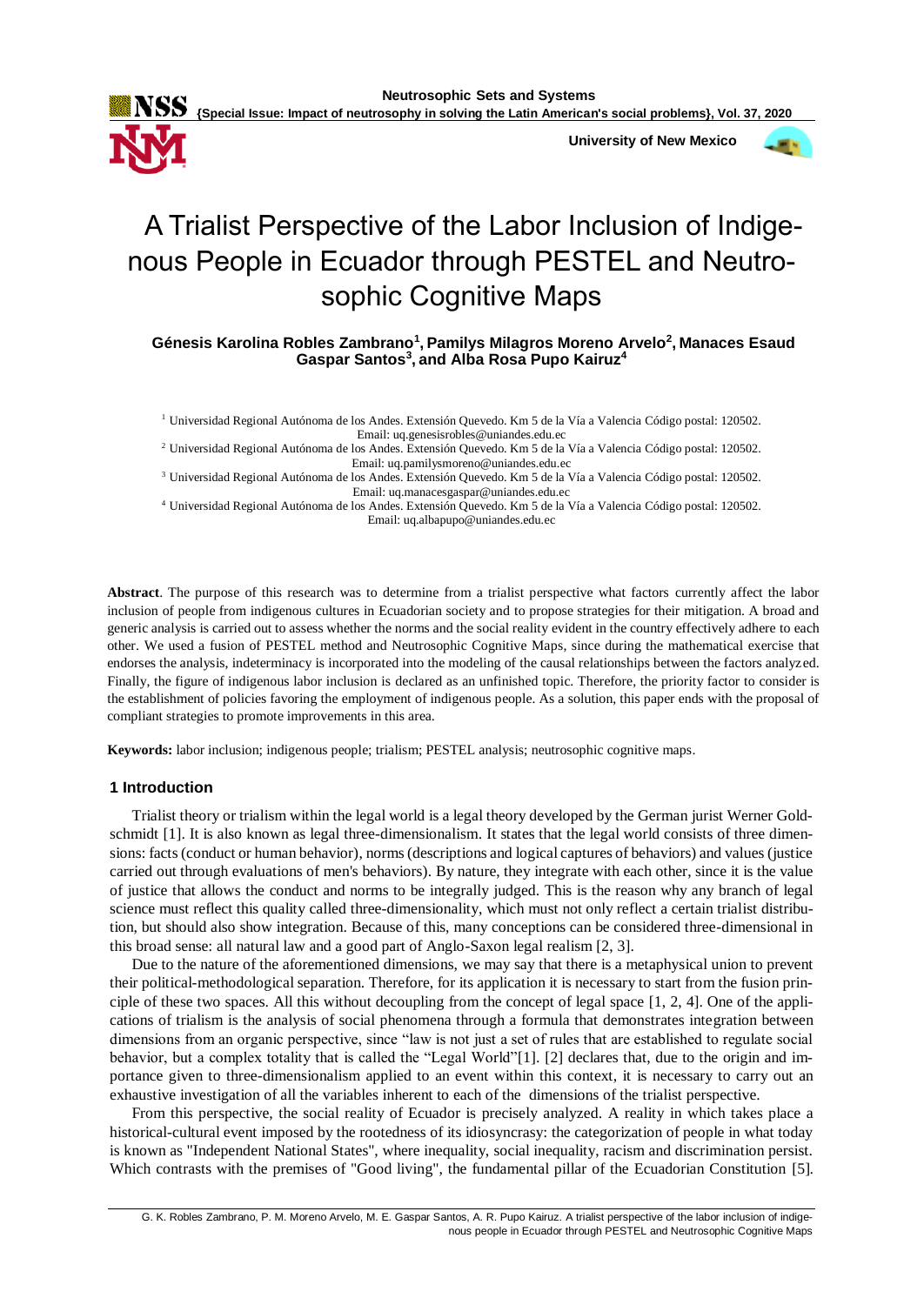Currently, indigenous peoples and nations are the most affected, along with the afro-descendant population, called niggers. In this sense, much of the work of the public or private function, in the Ecuadorian territory there is evidence of the absence of indigenous people who hold positions in such entities. In this framework, the State has the obligation to identify those social groups having special difficulties to share with others on equal terms and thus give an effective guarantee of labor inclusion for this group of people.

Therefore, the main problem object of this study is the insertion of the indigenous population in the Ecuadorian labor environment. A glance at this topic, applying the trialist perspective, exposed that today equality is not applied; there is discrimination for jobs in areas with a greater amount of indigenous culture. The three-dimensional approach showed that the presence of these people practicing in a position is practically null, which is why this vulnerable sector must receive asymmetric, spontaneous participation and equity justice in order to shed legal certainty. The State has the mission of building equal national policies for all. However, researchers are obliged to provide solution strategies to identify, determine, correct and help those social groups and give an effective guarantee of a labor inclusion for this group of people. Then, due to the origin and essential importance of this topic, it was urgent to pay attention to it, so we decided to carry out this study with the objective: to determine what factors affect the labor inclusion of people from indigenous cultures in Ecuadorian society in the topicality and propose strategies to mitigate them[\[6\]](#page-6-5).

The aforementioned is based on the idea that if we determine the factors that affect the problem and offer a hierarchy according to its negative impact, then we may propose strategies to the State of Ecuador in order to favor the incursion of so-called niggers into the environment of the country. In accordance with this approach, it is essential to study the situation using comprehensive strategic analysis techniques endorsed in mathematical methods compatible with the trialist perspective, to fulfill the stated objective. As well as the following specific objectives:

- 1. To characterize in an integral way the micro and macro-environment of the problem.
- 2. To determine the factors that affect the occurrence of the proposed phenomenon.
- 3. Rank the factors by their level of incidence based on a comprehensive mathematical model that transforms the linguistic results into mathematical ones and includes the notion of indeterminacy.
- 4. Propose strategies based on the results of the study and the interpretative capacity of the data.

After reviewing the bibliography and consulting several authors [\[7\]](#page-6-6), we decided to apply the neutrosophic PESTEL analysis, due to its versatility in factor research. PESTEL is a strategic analysis technique to determine the external environment that affects the following factors: namely political, economic, sociocultural, technological, ecological and legal. It consists of determining the forces that affect the specific environment: sector, employment market, target groups, competition, among others. It is a technique to analyze business and determine the context in which it moves, in turn, allows the design of strategies to defend, take advantage of or adapt to anything that affects the sector [\[8\]](#page-6-7). The categories under consideration are:



**Figure 1.** Representations of PESTEL analysis and Trialist Perspective. Source: own elaboration

Due to the need to establish a mathematical model of the linguistic terms that PESTEL offers as an output (factors), indeterminacies my occur and an answer must be required. The theory of Neutrosophy proposed by Florentin Smarandache, for the treatment of neutralities, generalizes clear and fuzzy set theories [\[9\]](#page-6-8), where indeterminacies are supported. Neutrosophy is a useful theory that is increasing its number of applications in many fields. In this case, the inclusion of this theory enriches the possibilities of the PESTEL analysis, mainly due to two reasons: firstly, the addition of the notion of indeterminacy and, secondly, the possibility of calculating using linguistic terms [\[10\]](#page-6-9). That is why, we decided to opt for a fusion of both techniques and to run the study through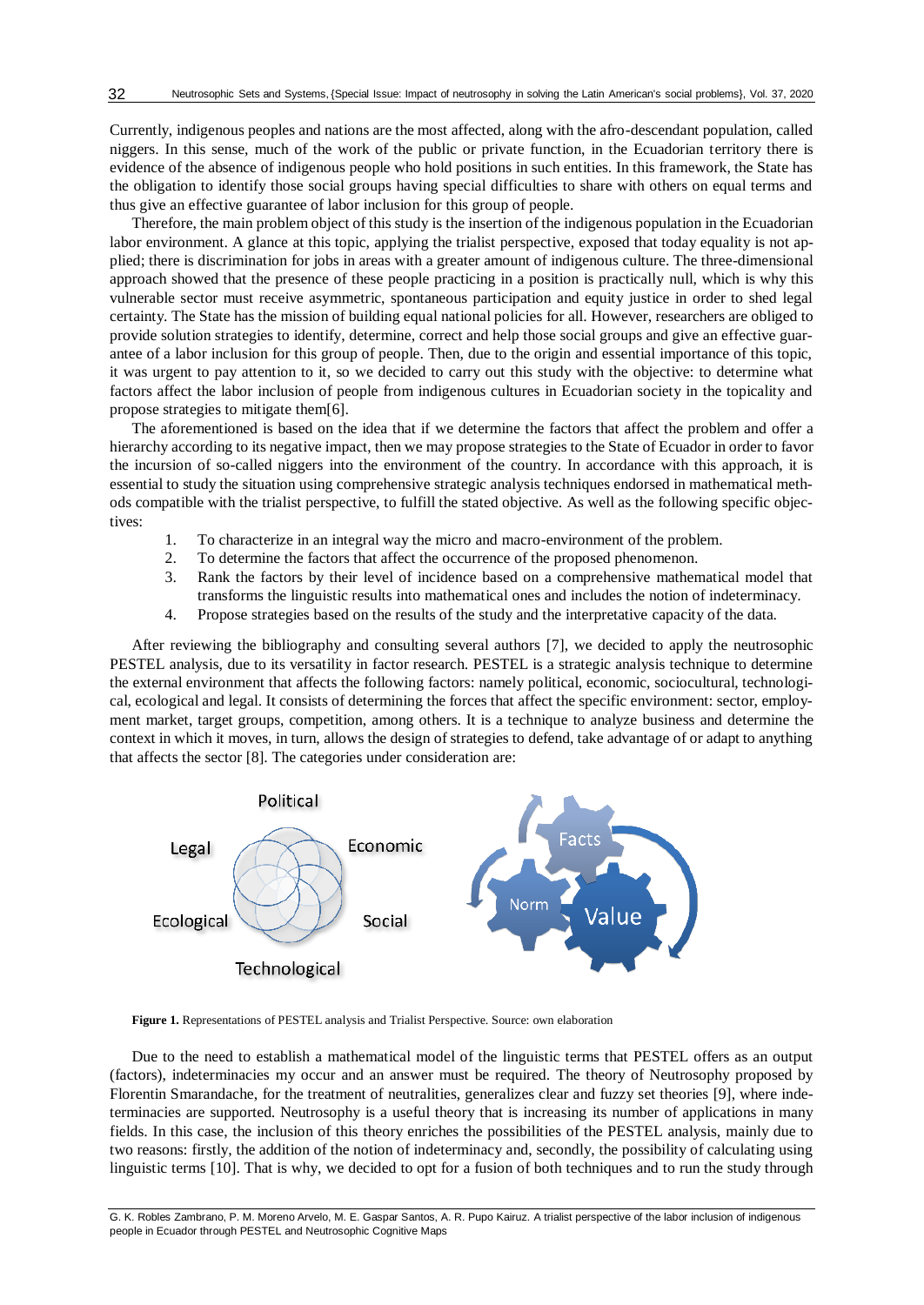the use of neutrosophic PESTEL, that is, the combination of PESTEL analysis with neutrosophic cognitive maps [\[11\]](#page-6-10).

It is necessary to clarify that the problem under study is based on the interrelation shown by six aspects of the technique that integrate the trialist vision. In this way, a greater capacity for interpretation of the results is that it facilitates and contributes to the correlation between the characteristics of the study factors. Currently, [\[12-14\]](#page-7-0) considersthat the theory of Neutrosophy has significantly improved the techniques, tools and sharp methods, being an example its joint use with TOPSIS, VIKOR, ANP and DEMATEL.



**Figure 2.** Trialist perspective fusion with neutrosophic PESTEL. Source: own elaboration.

After analyzing the previous discourse, it was necessary to apply the following theoretical methods to write this paper[\[15\]](#page-7-1):

- Analysis and Synthesis of the information obtained from the literature review, both international and national, of the specialized documentation, as well as the experience of observers and actors consulted to develop logical and valid conclusions, as well as a set of premises and/or positions generated by relevant actors within the social system, ethnic groups and their labor incursion.
- Systemic structural for the development of the analysis through its decomposition into the elements that comprise it. It was possible to determine that there are countless unfavorable situations that contribute to the unemployment of indigenous cultures with unavoidable economic effects.
- Hermeneutic to make a comparative interpretation of the legislation applicable to the subject in question.

Based on the previously mentioned, the study is structured as follows: a second section where the basic concepts necessary to achieve the solution of this problem are briefly and compactly described; a third section to describe the results of the application of neutrosophic PESTEL in solving the posed problem. Finally, we state the conclusions reached after executing the analysis and the bibliography that allowed the development of this paper.

#### **2 Materials and methods**

Starting from the previous elements, in this particular work the use of Neutrosophic Cognitive Maps (NCMs) is proposed considering the advantages that this technique offers compared to other soft-computing techniques, in terms of interpretability, scalability, aggregation of knowledge, dynamism and its ability to represent feedback and indeterminacy relationships [\[16\]](#page-7-2).

Neutrosophic Cognitive Maps (NCMs) were introduced by [\[17\]](#page-7-3) in 2003. NCMs is an integration of the Fuzzy Cognitive Maps (FCM) introduced by Kosko in 1986 and the Neutrosophic Sets introduced by Smarandache in 1995 [\[18\]](#page-7-4). This technique overcomes the inability of traditional techniques to represent indeterminacy [\[19\]](#page-7-5). The inclusion of indeterminacy establishes that neutrality and ignorance are also forms of uncertainty. [\[18\]](#page-7-4) declares that FCM constitutes a technique that has received increasing attention due to its possibilities for representing causality. Below is a set of definitions necessary for working with NCMs:

First, let us formally reproduce the original definition of neutrosophic logic as shown in [\[20\]](#page-7-6).

**Definition 1**. Let  $N = \{(T, I, F): T, I, F \in [0,1]\}$ [\[21\]](#page-7-7) be a *neutrosophic set of evaluation*. v:*P* $\rightarrow$ N is a mapping of a group of propositional formulas into N, i.e., each sentence  $p \in P$  is associated to a value in N, as it is exposed in the Equation 1, meaning that p is T% true, I% indeterminate and F% false.

 $v(p) = (T, I, F)$  (1)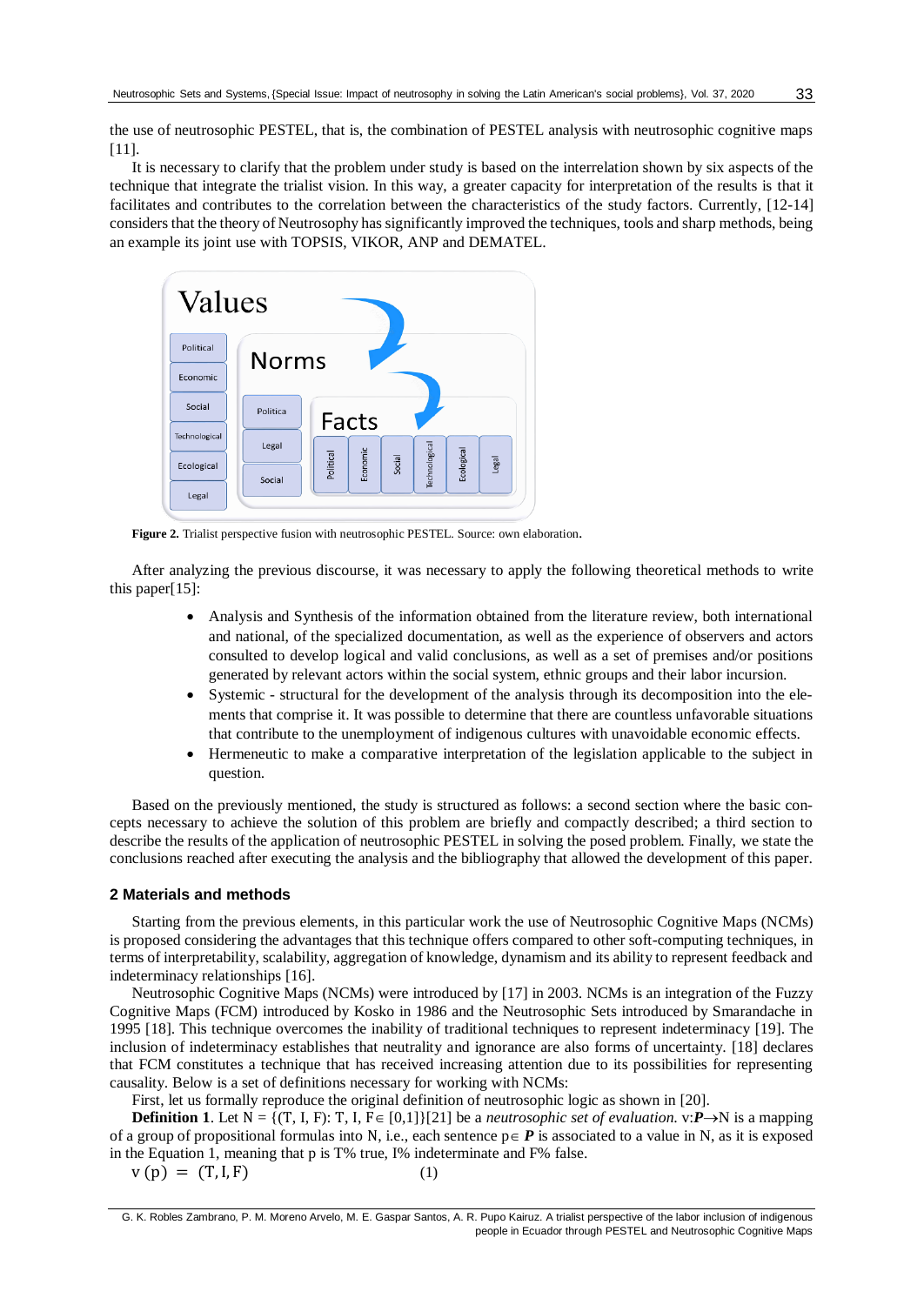Hence, the neutrosophic logic is a generalization of fuzzy logic, based on the concept of Neutrosophy according to [\[9,](#page-6-8) [22\]](#page-7-8).

**Definition 2**. (See [\[21,](#page-7-7) [23\]](#page-7-9)) Let K be the ring of real numbers. The ring generated by  $K \cup I$  is called a *neutrosophic ring* if it involves the indeterminacy factor in it, where I satisfies  $I^2 = I$ ,  $I+I = 2I$  and in general,  $I+I+...+I =$ nI, if  $k \in K$ , then k.I = kI, 0I = 0. The neutrosophic ring is denoted by K(I), which is generated by K $\cup$ I, i.e., K(I) =  $\langle K \cup I \rangle$ , where  $\langle K \cup I \rangle$  denotes the ring generated by K and I.

**Definition 3**. A *neutrosophic matrix* is a matrix  $A = [a_{ij}]_{ij}$  i =1, 2, …, m and j = 1, 2, …, n; m, n $\geq 1$ , such that each  $a_{ii} \in K(I)$ , where  $K(I)$  is a neutrosophic ring, see [\[24\]](#page-7-10).

Let us observe that an element of the matrix may have the form a+bI, where a and b are real numbers, while I is the indeterminacy factor. The usual operations of neutrosophic matrices can be extended from the classical matrix operations.

For example, 
$$
\begin{pmatrix} -1 & 1 & 5 \ 1 & 4 & 7 \end{pmatrix} \begin{pmatrix} 1 & 91 & 6 \ 0 & 1 & 0 \ -4 & 7 & 5 \end{pmatrix} = \begin{pmatrix} -211 & 271 & -6 + 251 \ -28 + 1 & 49 + 131 & 35 + 61 \end{pmatrix}
$$
.

Additionally, a *neutrosophic graph* is a graph that has at least one indeterminate edge or one indeterminate node [\[20,](#page-7-6) [25\]](#page-7-11). The *neutrosophic adjacency matrix* is an extension of the adjacency matrix in classical graph theory.  $a_{ii} = 0$  means nodes i and j are not connected,  $a_{ii} = 1$  means that these nodes are connected and  $a_{ii} = I$  means the connection is indeterminate (whether they are connected or not is unknown). Fuzzy set theory does not use such notions.

On the other hand, if the indetermination is introduced in a cognitive map as it is referred in [\[26\]](#page-7-12), then this cognitive map is called a *neutrosophic cognitive map*, which is especially useful in the representation of causal knowledge [\[9,](#page-6-8) [27\]](#page-7-13). It is formally defined in Definition 4.

**Definition 4**. A *Neutrosophic Cognitive Map* (NCM) is a neutrosophic directed graph with concepts like policies and events as nodes and causalities or indeterminacies as edges. It represents the causal relationship between concepts.

Neutrosophic Cognitive Maps are used in this paper, in accordance to the proposed objective, to include an indeterminate framework in the PESTEL analysis. The proposed framework is shown in Figure 3.



**Figure 3**. Framework to obtain the characteristics analyzed in each factor of the PESTEL model based on neutrosophic cognitive maps.

Neutrosophic cognitive maps are a generalization of fuzzy cognitive maps. Fuzzy cognitive maps are introduced by Axelrod, see [\[21\]](#page-7-7), where nodes represent concepts or variables in a particular area of study and arcs indicate either positive or negative influences, considered as causal relationships. They have been applied in numerous areas, especially in supporting decision-making and in the analysis of complex systems as it is referred in [\[28\]](#page-7-14). Static analysis in a cognitive neutrosophic map focuses on the selection of the most important concepts, characteristics or factors in the modeled system [\[25\]](#page-7-11).

The framework proposed in Figure 3 guides the process to obtain the characteristics of each of the factors analyzed with the PESTEL model. Integrated structure factors corresponding to a PESTEL analysis and characteristics are modeled using neutrosophic cognitive maps, which contributes to obtain quantitative information of the characteristics of factor analysis.

The measures described below are used in the proposed model, they are based on the absolute values of the adjacency matrix [\[26\]](#page-7-12):

Outdegree  $(v_i)$  is the sum of the row elements in the neutrosophic adjacency matrix. It reflects the strength of the outgoing relationships  $(c_{ij})$  of the variable.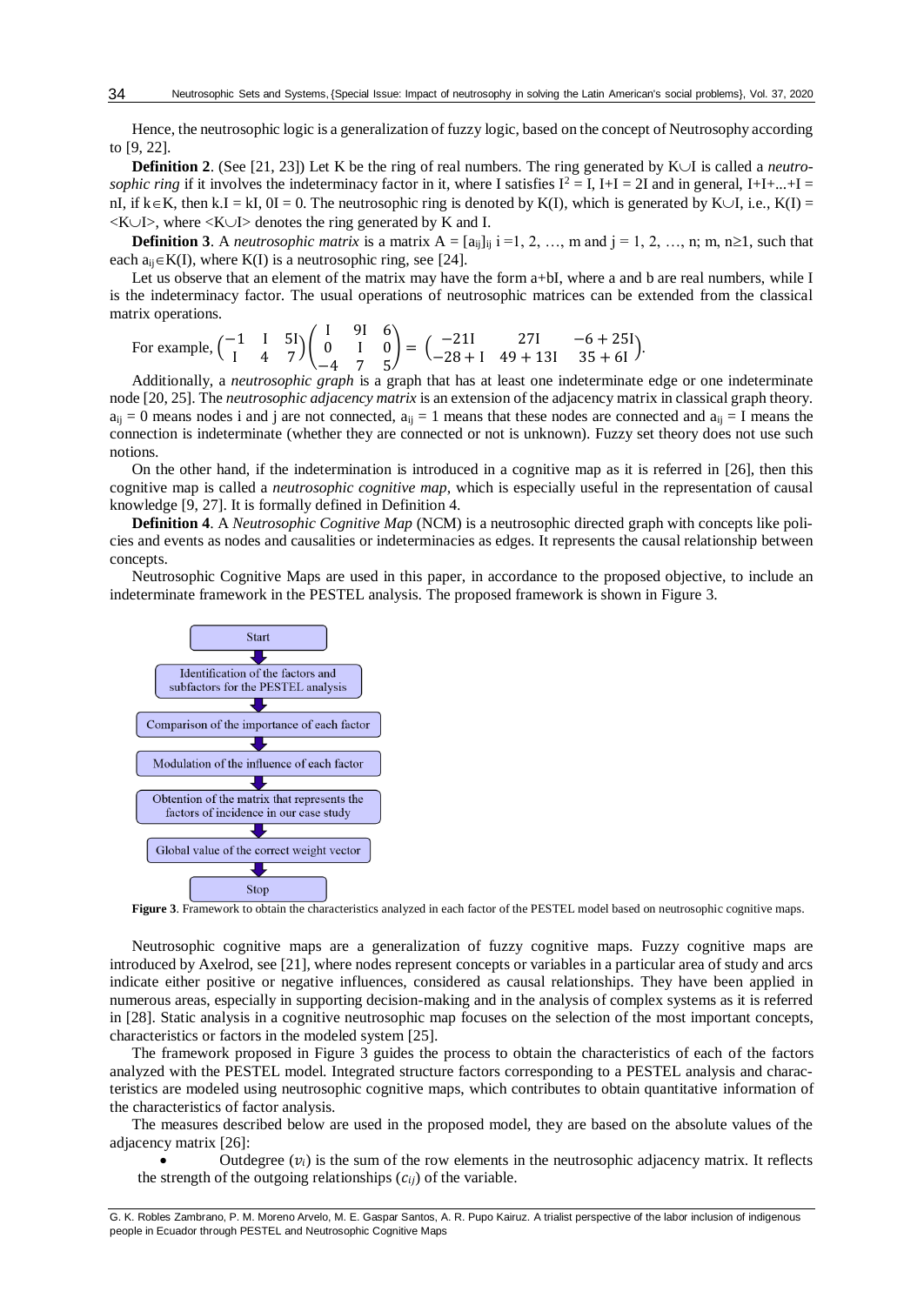$$
od(v_i) = \sum_{i=1}^{n} c_{ij}
$$
 (2)

• Indegree  $(v_i)$  is the sum of the column elements. It reflects the strength of relations  $(c_{ij})$  outgoing from the variable.

$$
id(v_i) = \sum_{i=1}^{n} c_{ji}
$$
 (3)

Total centrality (total degree  $td(vi)$ ), is the sum of the indegree and the outdegree of the variable.  $td(v_i) = od(v_i) + id(v_i)$  (4)

The static analysis is applied using the adjacency matrix, taking into consideration the absolute value of the weights [\[25\]](#page-7-11). Static analysis in Neutrosophic Cognitive Maps (NCM), see [\[27\]](#page-7-13), initially contains the neutrosophic number of the form  $(a + bI)$ , where I = indetermination) [\[29\]](#page-7-15). It requires a process of de-neutrosophication as proposed in [\[26\]](#page-7-12), where  $I \in [0, 1]$  and it is replaced by their maximum and minimum values.

Finally, we work with the average of the extreme values, calculated using Equation 5, which is useful to obtain a single value. This value contributes to the identification of the characteristics to be attended, according to the factors obtained with the PESTEL model, for our case study.

$$
\lambda([a_1, a_2]) = \frac{a_1 + a_2}{2}
$$
\nThen,  
\n
$$
A > B \Leftrightarrow \frac{a_1 + a_2}{2} > \frac{b_1 + b_2}{2}
$$
\n(6)

### **3 Results**

Once the state of the art of the elements under analysis has been examined, we carry out the extraction of potential factors (variables) applying the following process approach:



**Figure 4.** Process approach to data processing with PESTEL merged with neutrosophic cognitive maps. from the three-dimensional perspective. Source: own elaboration

The following table shows the factors and characteristics of the PESTEL model obtained for the analysis:

| <b>Dimension</b> | <b>Factor</b>                                                                       | <b>State</b>                                                                                                                                                                                                                                                                                                                                                                                                                                                                                                                                                                                                                                                                                                                                                                                       |  |  |
|------------------|-------------------------------------------------------------------------------------|----------------------------------------------------------------------------------------------------------------------------------------------------------------------------------------------------------------------------------------------------------------------------------------------------------------------------------------------------------------------------------------------------------------------------------------------------------------------------------------------------------------------------------------------------------------------------------------------------------------------------------------------------------------------------------------------------------------------------------------------------------------------------------------------------|--|--|
| <b>Political</b> | <b>Establishment</b><br>of policies<br>favoring<br>indigenous<br>employment<br>(p1) | Article 33 of the Constitution of the Republic of Ecuador, declares<br>the right to work, so it becomes a social duty that the government should<br>materialize. Even though the regulations protect and favor these groups<br>of people, in reality their employment rights are undermined.<br>There are no policies to favor the employment of the indigenous<br>community, obliging companies, regardless of their type, to hire non-<br>white people. Rather, the so-called niggers are undermined.<br>There is no perceived political interest in establishing parameters in<br>the labor code to consider or favor inclusion, because there is a tendency<br>for the legislator not to limit himself to explain what is happening, but<br>rather to worry about what should be accomplished. |  |  |
| <b>Economic</b>  | <b>Possession of</b><br>wealth<br>(e1)                                              | There is predominance of possession of wealth in people who<br>$\bullet$<br>define themselves as white persons. The primacy of poverty<br>phenomenon is defined as a ratio of $5/10$ (45%) in those who call<br>themselves white and 7/10 (55%) in those who call themselves black,<br>non-white.                                                                                                                                                                                                                                                                                                                                                                                                                                                                                                  |  |  |
| <b>Social</b>    | Perception of<br>rights in the<br>population                                        | The right to work is perceived as a moral and ethical responsibility<br>of Ecuadorian society to guarantee that each citizen has a job, or an<br>activity that generates remuneration in exchange for a provision of a                                                                                                                                                                                                                                                                                                                                                                                                                                                                                                                                                                             |  |  |

G. K. Robles Zambrano, P. M. Moreno Arvelo, M. E. Gaspar Santos, A. R. Pupo Kairuz. A trialist perspective of the labor inclusion of indigenous people in Ecuador through PESTEL and Neutrosophic Cognitive Maps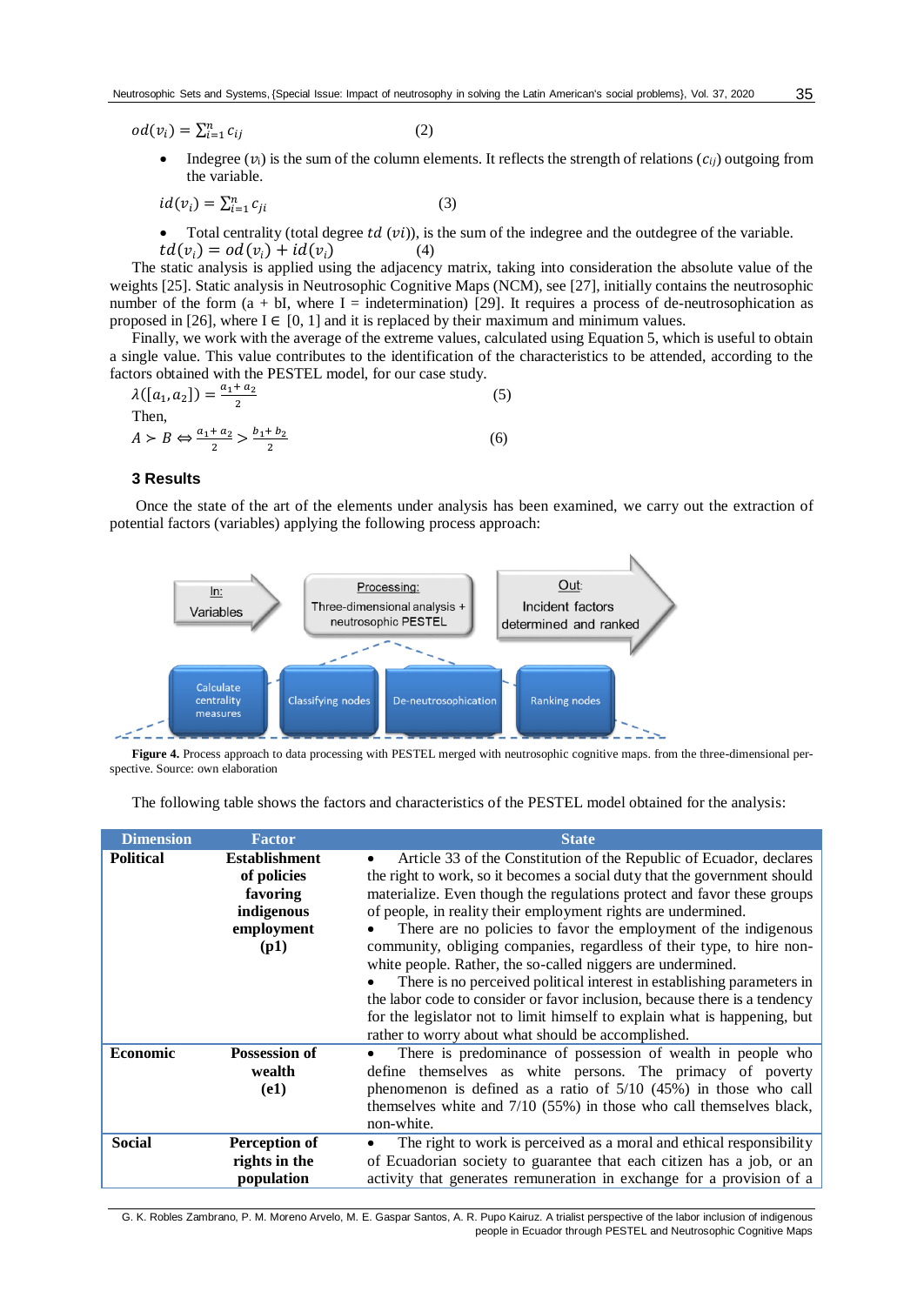|                   | (s1)                                        | service, as long as it is not against good customs.<br>There are no constitutional principles applied to companies, so in<br>practice the access of indigenous people to public or private jobs is very<br>low.<br>The jobs and employers keep the representatives of the indigenous<br>$\bullet$<br>communities socially confined, restricting them mostly to agricultural<br>work.<br>At popular level, discriminatory terms such as non-whites or self-<br>proclaimed blacks are ingrained, arising white supremacy.<br>Marginality imposed by white groups.<br>Self-recognition and respect of idiosyncrasy in self-defined                                                          |
|-------------------|---------------------------------------------|------------------------------------------------------------------------------------------------------------------------------------------------------------------------------------------------------------------------------------------------------------------------------------------------------------------------------------------------------------------------------------------------------------------------------------------------------------------------------------------------------------------------------------------------------------------------------------------------------------------------------------------------------------------------------------------|
|                   |                                             | indigenous or non-white people. According to a census, nine out of ten<br>people define themselves as indigenous.                                                                                                                                                                                                                                                                                                                                                                                                                                                                                                                                                                        |
| Technological     | <b>Technical</b><br>knowledge<br>(t1)       | Self-proclaimed non-white people do not have technical and/or<br>technological knowledge that demonstrates the universalization of<br>society. Which does not allow a rising professional quarry with the<br>annual promotions of technical careers of the members of indigenous<br>communities who are increasingly illiterate every day because they do<br>not perceive the need to be formally employed in the cities.                                                                                                                                                                                                                                                                |
| <b>Ecological</b> | <b>Impact of</b><br>climate change<br>(ec1) | The phenomenon of climate change has affected indigenous<br>$\bullet$<br>communities largely dependent on agriculture as a mean of subsistence.<br>This establishes a trend towards migration to cities and the preference<br>for technical careers. Agricultural sustainability, once centered on the<br>forces acting in society, is affected by migration and other social<br>phenomena.                                                                                                                                                                                                                                                                                              |
| Legal             | <b>Rights</b><br>(11)                       | The rights enshrined in the Carta Magna of the Republic of<br>Ecuador, specifically in Article 33, considers work not only as a Right.<br>In the same way, article 11, numeral 2, declares that all people are<br>equal and have the same rights, duties and opportunities, these being<br>understood as indigenous, foreign, etc. It is emphasized that no one may<br>be discriminated for the sake of ethnicity, place of birth, age, sex, gender<br>identity, cultural identity, marital status, language, religion, ideology,<br>affiliation, etc.<br>In the Labor Code, the consideration of inclusion as an obligation<br>of public or private companies is not explicitly stated. |

**Table 1.** Diagnosis of variables and interrelation matrix between dimensions, factors and their current condition. Source: own elaboration.

These factors called variables will be denoted by alphanumeric codes (p1, e1, s1, t1, ec1, l1), following the preceding order in the table. There is a group of experts who evaluate the causal relationships between the six variables with neutrosophic numbers. Using an average of the experts' evaluations, we obtained an adjacency matrix and the graph who represents it:



**Figure 5.** Adjacency matrix and the Neutrosophic Cognitive Map on the causal relationships between the factors identified in the PESTEL (decision nodes).  $\overline{a}$ 

|                                                                                             |                                                       |       | 0 1 1 1 1 1                                                                                    |                 |
|---------------------------------------------------------------------------------------------|-------------------------------------------------------|-------|------------------------------------------------------------------------------------------------|-----------------|
| $N(E) = \begin{bmatrix} 1 & 1 & 0 & 1 & 0.9 & 0 \\ 1 & I & 0.8 & 0 & 0.7 & I \end{bmatrix}$ | $\begin{bmatrix} 0 & 1 & 1 & 1 & 1 & 1 \end{bmatrix}$ |       | $1 \t 0 \t 1 \t 1 \t 0.4 \t 0.9$                                                               | p1 1.8          |
|                                                                                             | 1 0 1 1 0.4 0.9                                       |       |                                                                                                | e1 1.66         |
|                                                                                             |                                                       | $E =$ | $\begin{array}{cccccc} 1 & 1 & 0 & 1 & 0.9 & 0 \\ 0.5 & 0.5 & 0.8 & 0 & 0.7 & 0.5 \end{array}$ | $51 \t 1.7$     |
|                                                                                             |                                                       |       |                                                                                                |                 |
|                                                                                             | 10.70.9100                                            |       | $\begin{bmatrix} 0.5 & 0.7 & 0.9 & 1 & 0 & 0 \end{bmatrix}$                                    | $t1 \quad 1.52$ |
|                                                                                             |                                                       |       |                                                                                                | ec1 1.22        |
|                                                                                             | 10.80.90.600                                          |       | $\begin{bmatrix} 1 & 0.8 & 0.9 & 0.6 & 0 & 0 \end{bmatrix}$                                    | $11 \quad 1.14$ |

**Figure 6.** Neutrosophic, de-neutrosophied adjacency matrix and the means of the extreme values corresponding to the NCM.

36

G. K. Robles Zambrano, P. M. Moreno Arvelo, M. E. Gaspar Santos, A. R. Pupo Kairuz. A trialist perspective of the labor inclusion of indigenous people in Ecuador through PESTEL and Neutrosophic Cognitive Maps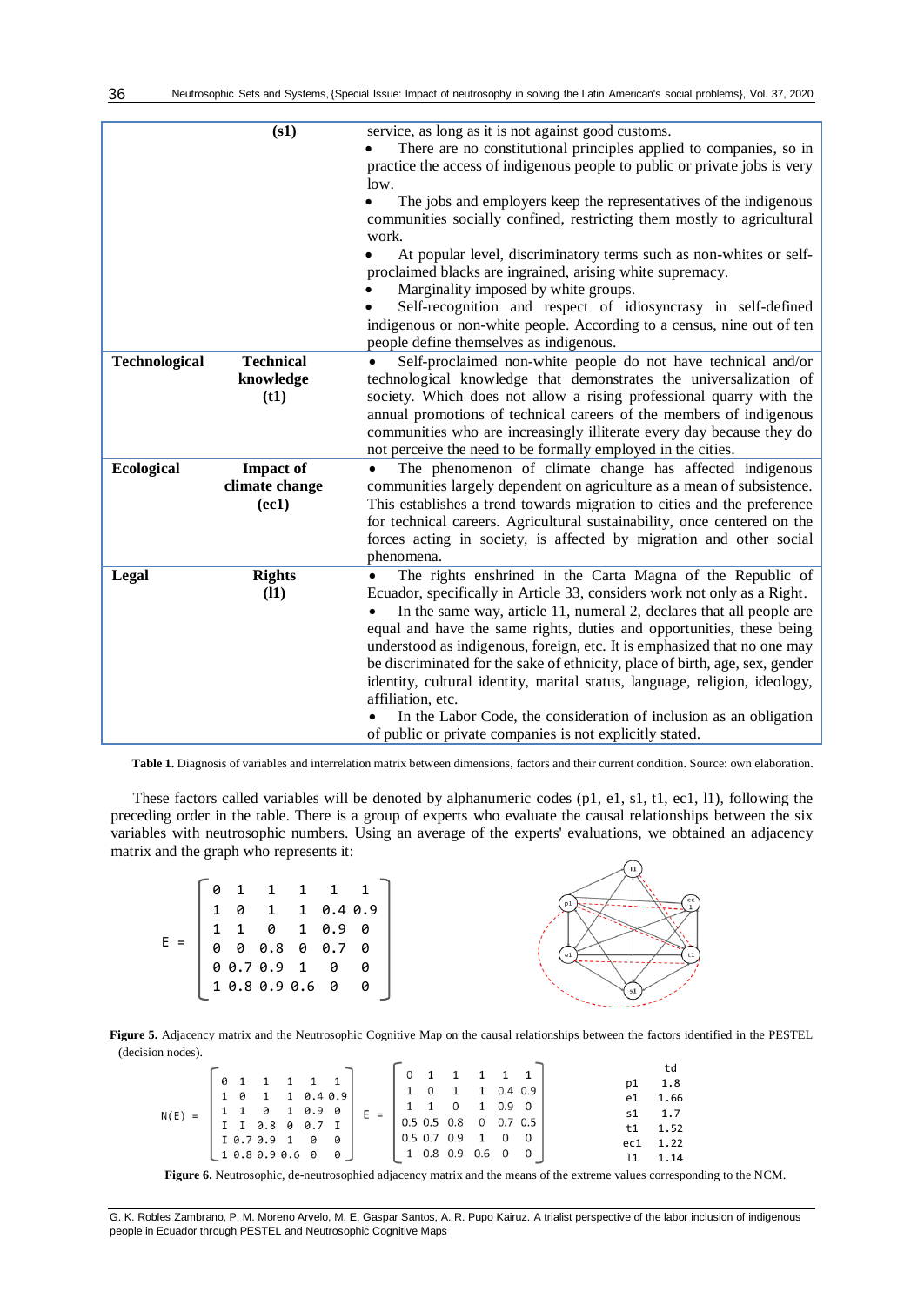In accordance with the aforementioned, we can partially conclude:

- When p1 is activated, all the other nodes are activated, which means that the establishment of policies favoring indigenous employment will cause all the other problems identified in the other vertices. It will have an optimistic influence due to the causal relationship with positive indices (if p1 increases then e1, s1, t1, ec1, l1 will increase in the same way).
- The relationships with p1 and the rest of the nodes is bidirectional, therefore we can confirm the causal relationship in both directions and magnitude.
- If e1 it is activated, we can verify that there is a strong causal relationship also with the rest of the nodes, but not in both directions, unlike p1.
- It is evident that there is an indeterminacy relationship between t1 and e1.

<u>Result</u>: the order of importance of the factors is:  $p_1 > e_1 > s_1 > t_1 > ec_1 > 1$ 

Priority factor to analyze: Establishment of policies favoring indigenous employment.

Strategies to consider:

- No.1: Consider a reform to the Labor Code, which establishes a minimum percentage of indigenous people who must be hired in relation to all the workers established on the payroll, both in the public and private sectors.
- No. 2: Implement an ordinance regulating indigenous jobs.

# **Conclusions**

After the analysis of the factors determined from a trialist perspective fused with the neutrosophic PESTEL technique, we can say that:

- Indeterminacy is incorporated into the modeling of the causal relationships between the factors analyzed, where neutrosophic science is an active part in decision-making.
- The labor inclusion of indigenous people in Ecuador is a vague and inconclusive issue since, given the reality and despite the existence of norms that protect indigenous communities, they do not achieve their objective and consequently no plans or actions have been created to give a timely response to the real needs of the community. Despite the existence of regulations and government plans in a broad and generic sense, it is important to consider vertical awards with greater emphasis on plans with areas of special action (local or provincial) for indigenous labor inclusion.
- The work carried out in most of the indigenous culture is agricultural; therefore, free access to education is important for communities with difficult access to it, mainly in provinces where there is a greater concentration of indigenous communities.
- The priority factor to analyze is the establishment of policies favoring indigenous employment, and strategies that are consistent with making improvements in this area.

# **References**

- <span id="page-6-0"></span>1. Goldschmidt, W., *Introducción filosófica al Derecho - La teoría trialista del mundo jurídico y sus horizontes.* Editorial Depalma.
- <span id="page-6-1"></span>2. Pérez Luño, A.E., *Teoría del Derecho: Una concepción de la experiencia jurídica.* Tecnos, 2005.
- <span id="page-6-2"></span>3. Ricardo, P.D.J.E. and P.D.J.E. Ricardo, *Importancia de la investigación jurídica para la formación de los profesionales del Derecho.* Dilemas Contemporáneos: Educación, Política y Valores.
- <span id="page-6-3"></span>4. Ciuro Caldani, M.A., *Derecho y política.* Editorial Depalma, 1976.
- <span id="page-6-4"></span>5. Orozco Fernández, I.I. and J. Estupiñán Ricardo, *Atención a la diversidad como premisa de la formación del profesional en comunicación social.* Dilemas Contemporáneos: Educación, Política y Valores, 2018. **6**(1).
- <span id="page-6-5"></span>6. Contreras, C. and M. Anahis, *Proceso de titulación, pertinencia en la carrera de comunicación social de la facultad de ciencias jurídicas sociales y de la educación en la universidad técnica de Babahoyo*. 2018, Babahoyo: UTB, 2018.
- <span id="page-6-6"></span>7. Parraga Alava, R., J. Muñoz Murillo, R. Barre Zambrano, M.I. Zambrano Vélez, and M.Y. Leyva Vázquez, *PEST Analysis Based on Neutrosophic Cognitive Maps: A Case Study for Food Industry.* Neutrosophic Sets and Systems, 2018. **21**: p. 84-92.
- <span id="page-6-7"></span>8. Pérez, M.A., *¿Qué es el análisis PESTEL? ).* Zona Económica, 2018.
- <span id="page-6-8"></span>9. Smarandache, F., *A Unifying Field in Logics: Neutrosophic Logic. Neutrosophy, Neutrosophic Set, Neutrosophic Probability: Neutrsophic Logic. Neutrosophy, Neutrosophic Set, Neutrosophic Probability: Infinite Study.* 2005.
- <span id="page-6-9"></span>10. Parada, P., *Análisis PESTEL, una herramienta del es-tudio del entorno.* 2015.
- <span id="page-6-10"></span>11. WB, V., *Study of Imaginative Play in Children using Neutrosophic Cognitive Maps Model.* Neutrosophic Sets and Systems, 2019. **30**(1): p. 19.